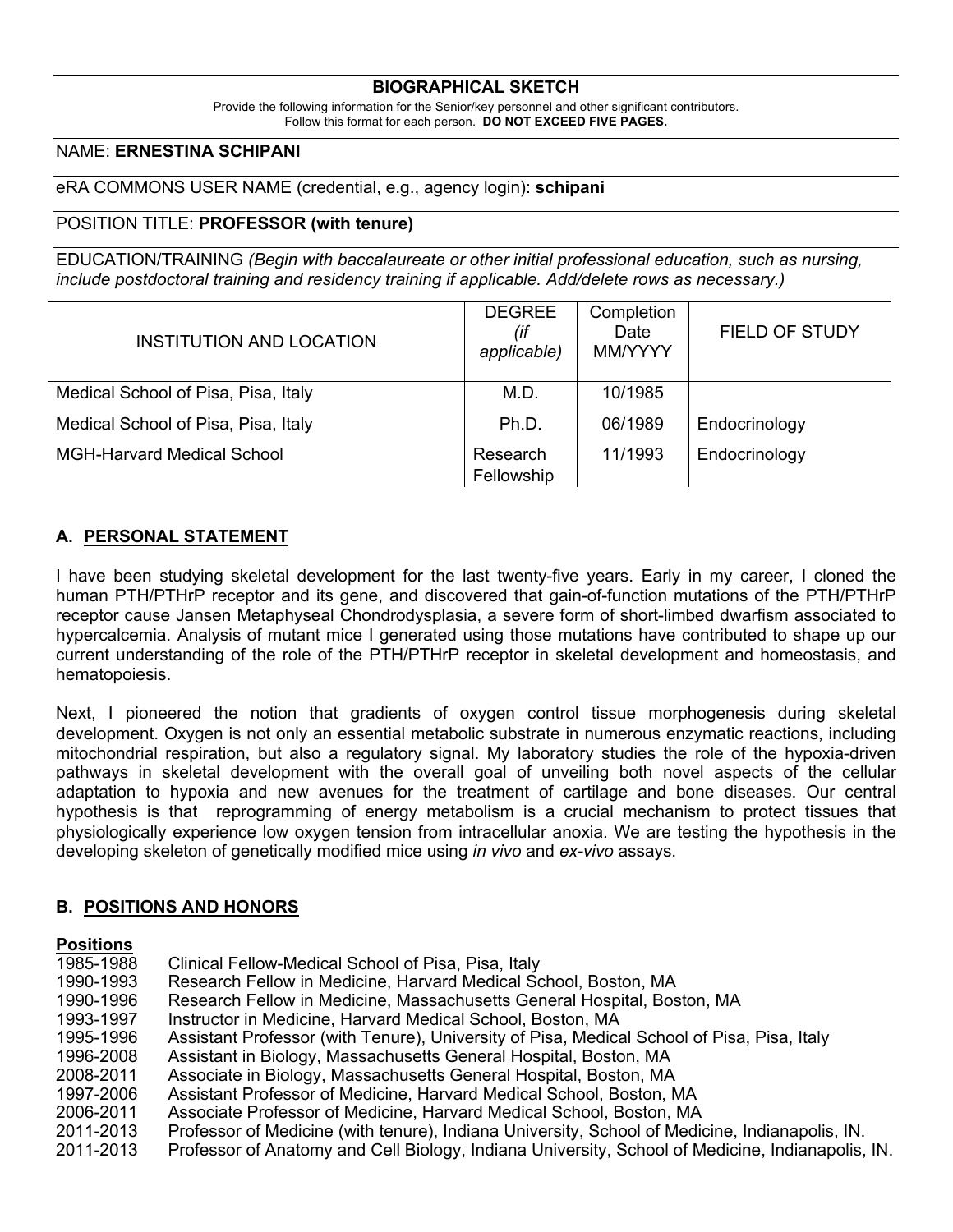2013-2020 Professor of Orthopedic Surgery (with tenure), University of Michigan, School of Medicine, Ann Arbor, MI.

2013-2020 Professor of Medicine, University of Michigan, School of Medicine, Ann Arbor, MI.

2015-2020 Professor of Cell and Developmental Biology, University of Michigan, School of Medicine, Ann Arbor, MI.

2020-present William Wikoff Smith Professor Orthopedic Surgery, University of Pennsylvania, Perelman School of Medicine, Philadelphia, PA.

2020-present Full Professor of Orthopedic Surgery (with tenure), University of Pennsylvania, Perelman School of Medicine, Philadelphia, PA.

### **Honors**

| 1985      | M.D. Summa Cum Laude                                                        |
|-----------|-----------------------------------------------------------------------------|
| 1989      | Ph.D. Summa Cum Laude                                                       |
| 1994-1995 | National Osteoporosis Foundation Fellowship                                 |
| 1995      | Travel Award of the International Conference On Calcium Regulating Hormones |
| 1996      | Young Investigator Award (ASBMR)                                            |
| 2002-2007 | Editorial Board of Endocrinology                                            |
| 2004-2015 | Editorial Board of Journal of Bone and Mineral Research                     |
|           | 2005-present ASCI Member                                                    |
|           | 2007-present Editorial Board of Bone                                        |
| 2007-2011 | <b>IBMS</b> council                                                         |
| 2008-2011 | Regular member SBSR NIH Study Section                                       |
| 2014-2018 | Regular member MTE NIH Study Section                                        |
| 2014-2015 | <b>Editor Current Osteoporosis Reports</b>                                  |
|           | 2016-present Editorial Board of Endocrinology                               |
|           | 2016-present ASBMR Council                                                  |
| 2018      | Elected Co-Chair and Chair of 2022 Bone and Teeth of Gordon Conferences     |
| 2019      | ASBMR Esteemed Paula Stern Achievement Award                                |
| 2019      | Fellow of the ASBMR                                                         |
| 2020      | Co-Chair of 2020 Bone and Teeth Gordon Conferences                          |
| 2022      | Chair of 2022 Bone and Teeth Gordon Conference                              |

# **C. CONTRIBUTIONS TO SCIENCE (>150 publications)**

1. I was member of the team who cloned the cDNAs encoding the rat and opossum parathyroid hormone (PTH)/PTH related peptide (PTHrP) receptors, and I cloned the human homolog of this receptor and its gene. My study solved a long-lingering question in the field by proving that the PTH/PTHrP receptors expressed in bone and kidney are identical proteins. Next, I demonstrated that, at odds with what had been for long time hypothesized, Pseudohypoparathyroidism type 1b, a rare endocrine disorder of calcium and phosphate homeostasis, is not caused by mutations in the PTH/PTHrP receptor gene. This finding prompted a wide genome search that eventually led to identification of the Gsalpha gene as the one responsible for Pseudohypoparathyroidism type 1b. More importantly, I discovered that gain-of-function mutations of the PTH/PTHrP receptor result in Jansen Metaphyseal Chondrodysplasia, a severe form of short-limbed dwarfism associated to hypercalcemia. Jansen Metaphyseal Chondrodysplasia has been one of the first examples in the literature of a human disease being caused by a constitutively active G-protein coupled receptor.

a. **Schipani E**, Karga H, Karaplis AC, Potts JT Jr, Kronenberg HM, Segre GV, Abou-Samra AB, Jüppner H. Identical complementary deoxyribonucleic acids encode a human renal and bone parathyroid hormone (PTH)/PTH-related peptide receptor. **Endocrinology 1993**;132(5):2157-2165.

b. **Schipani E**, Weinstein LS, Bergwitz C, Iida-Klein A, Kong XF, Stuhrmann M, Kruse K, Whyte MP, Murray T, Schmidtke J, van Dop C, Brickman AS, Crawford JD, Potts JT Jr., Kronenberg HM, Abou-Samra AB, Segre GV, Jüppner H. Pseudohypoparathyroidism type lb is not caused by mutations in the coding exons of the human parathyroid hormone (PTH)/PTH-related peptide receptor gene. **J Clin Endocrinol Metab 1995**; 80:1611-1621.

c. **Schipani E**, Kruse K, Jüppner H. A constitutively active mutant PTH/PTHrP receptor in Jansen type metaphyseal chondrodysplasia. **Science** 1995; 268:98-100.

d. **Schipani E**, Langman CB, Parfitt AM, Jensen GS, Kikuchi S, Kooh SW, Cole WG, Jueppner H. Constitutively activated receptors for parathyroid hormone and parathyroid hormone-related peptide in Jansen's metaphyseal chondrodysplasia. **N Engl J Med** 1996; 335:708-14. Free Article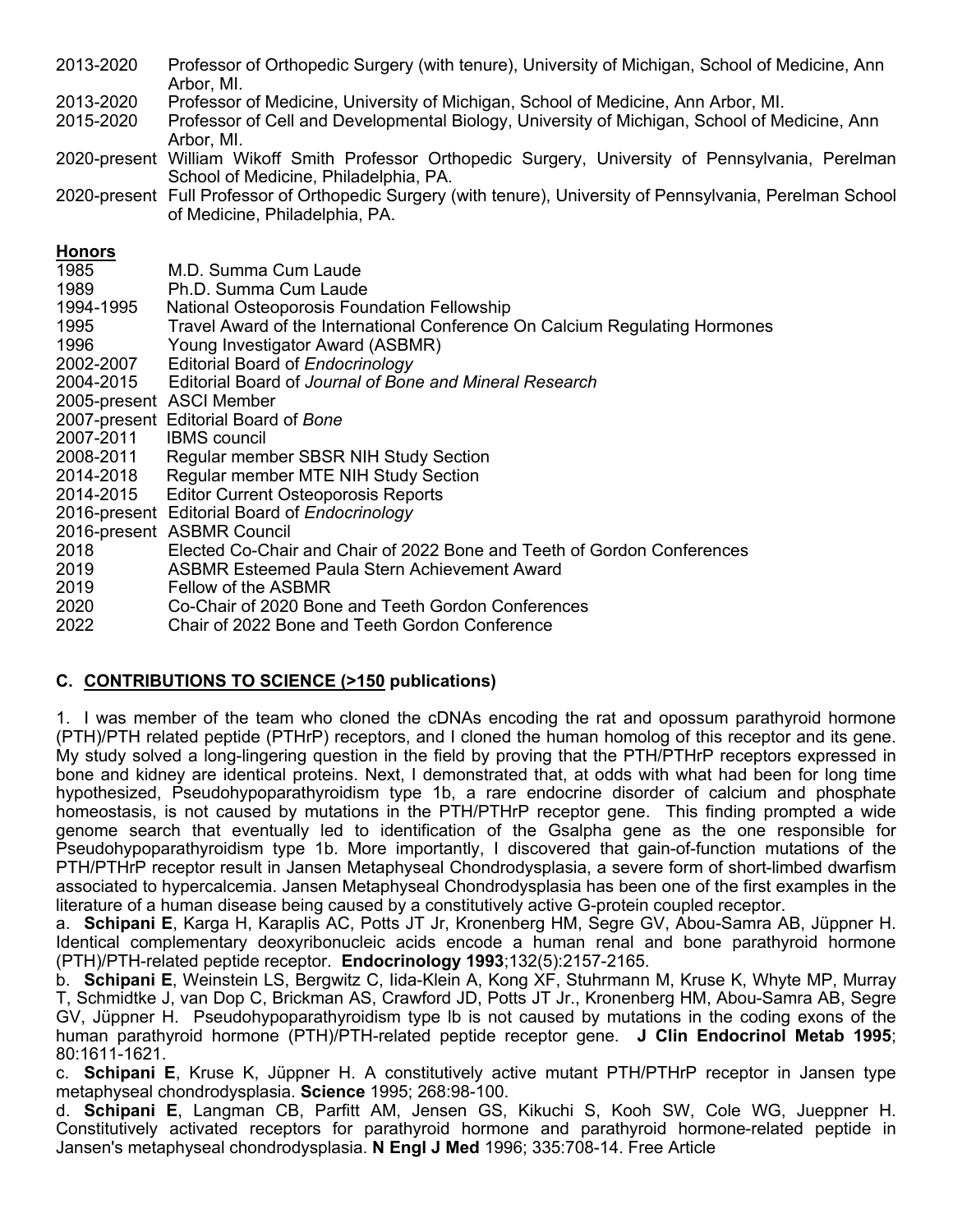2. Taking advantage of the mutations I had identified in patients, I generated transgenic mice expressing a constitutively active PTH/PTHrP receptor (Jansen receptor) in chondrocytes and osteoblasts, respectively. Lessons from these transgenic mice have contributed to shape up our current understanding of the role of the PTH/PTHrP receptor in cartilage and bone development and homeostasis, and in hematopoiesis. Among the numerous findings, I provided experimental evidence that expression of the Jansen receptor in chondrocytes considerably delays hypertrophic terminal differentiation of these cells, and this most likely is the cause of the severe dwarfism observed in Jansen patients. Moreover, by expressing the same Jansen receptor in cells of the osteoblast lineage, I demonstrated that the osteoblastic PTH/PTHrP receptor is a crucial mediator of both bone forming and bone resorbing actions of PTH. I was also member of the team who discovered that activation of the PTH/PTHrP receptor in cells of the osteoblast lineage leads to a significant expansion of the pool of hematopoietic stem cells in vivo. In particular, I characterized the mouse transgenic line used for this investigation; this mouse line was instrumental for conceiving the project and for the overall design and success of the study. Lastly, I reported the presence in the normal bone marrow of cells that express both hematopoietic cell surface antigens and classical mesenchymal markers, and I showed that this bone marrow population is increased upon expression of the Jansen receptor in cells of the osteoblast lineage.

a. **Schipani E**, Lanske B, Hunzelman J, Luz A, Kovacs CS, Lee K, Pirro A, Kronenberg HM, Jüppner H. Targeted expression of constitutively active receptors for parathyroid hormone and parathyroid hormonerelated peptide delays endochondral bone formation and rescues mice that lack parathyroid hormone-related peptide. **Proc Natl Acad Sci USA** 1997; 94:13689-94. PMCID: PMC28367

b. Calvi ML, Sims NA, Hunzelman JL, Knight MC, Giovannetti A, Saxton JM, Kronenberg HM, Baron H, **Schipani E**. Activated parathyroid hormone/parathyroid hormone-related protein receptor in osteoblastic cells differentially affects cortical and trabecular bone. **J Clin Invest** 2001; 107: 277-286 (**Featured paper**). PMCID: PMC199196

c. Calvi LM, Adams GB, Weibrecht K, Weber JM, Olson DP, Knight MC, Martin RP, **Schipani E** *(I generated and characterized the mouse transgenic line used in the study)*, Divieti P, Bringhurst FR, Milner LA, Kronenberg HM, Scadden DT. Osteoblastic cells regulate the hematopoietic stem cell niche. **Nature 2003**; 425: 841-846.

d. Ohishi M, Ono W, Ono N, Khatri R, Marzia M, Baker EK, Root SH, Wilson TLS, Iwamoto Y, Kronenberg HM, Aguila HL, Purton LE, **Schipani E**. A novel population of cells expressing both hematopoietic and mesenchymal markers is present in the normal adult bone marrow and is augmented in a murine model of marrow fibrosis. **Am J Pathol 2012**;180:811-8 (*AJP Highlight*). PMCID: PMC3349873

3. Studying the fetal growth plate, I was intrigued by its avascularity; this simple observation led me to the discovery that hypoxia-signaling pathways are important in skeletal development. Oxygen is not only an indispensable metabolic substrate but also a regulatory signal. I pioneered the notion that gradients of oxygenation are crucial for tissue morphogenesis during skeletal development. Along these lines, I discovered that the murine fetal growth plate displays a gradient of oxygenation with an inner, hypoxic region. I generated the first conditional knockout model of hypoxia-inducible factor-1alpha (HIF1) reported in the literature, and I provided unequivocal evidence that HIF1 is a survival factor for hypoxic growth plate chondrocytes in vivo. In addition, I established that HIF-1 is essential for development of the nucleus pulposus, which, like the fetal growth plate, is an avascular tissue. The role of HIF-1 as a survival factor has been confirmed by other laboratories also in cancer cells. Furthermore, I proved that this transcription factor is necessary for timely differentiation of mesenchymal cells into chondrocytes and for joint development in vivo. In addition, I provided genetic evidence that, surprisingly, VEGF, which is both a survival factor for chondrocytes and a classical downstream target of HIF-1 transcriptional activity, has only a modest role in mediating the survival function of HIF1 in cartilage. Conversely, I demonstrated that HIF1-dependent reprogramming of metabolism is a critical event downstream of HIF1 as both a survival and differentiation factor in chondrocytes. Along those lines, I showed that HIF1-dependent suppression of mitochondrial respiration and thereby oxygen consumption has a key role in endochondral bone development because it protects growth plate chondrocytes that are physiologically hypoxic from lethal intracellular anoxia.

a. **Schipani E**, Ryan HE, Didrickson S, Kobayashi T, Knight M and Johnson RS.. Hypoxia in cartilage: HIF-1a is essential for chondrocyte growth arrest and survival. **Genes Dev 2001**; 15: 2865-2876. (*Discussion on this paper in a "Research Roundup " in Journal of Cell Biology, 2001, 155, 693*). PMCID: PMC312800 b. Provot S, Zinyk D, Gunes Y, Khatri R, Le Q, Longaker MT, Giaccia AJ, **Schipani E**. Hif-1a regulates

differentiation of limb bud mesenchyme and joint development. **J Cell Biol 2007;** 177:451-464 (*Cover Figure and Commentary in the same issue*). PMCID: PMC2064828

c. Maes C, Araldi E, Haigh K, Khatri R, Van Looeveren A, Giaccia AJ, Haigh JJ, Carmeliet G, **Schipani E**. VEGF-independent cell –autonomous functions of HIF-1alpha regulating oxygen consumption in fetal cartilage are critical for chondrocyte survival. **JBMR** 2012; 27:596-609. PMCID in progress

d. Yao Q, Parvez Khan M, Merceron C, LaGory E, Tata Z, Mangiavini L, Hu J, Vemulapalli K, Chandel NS,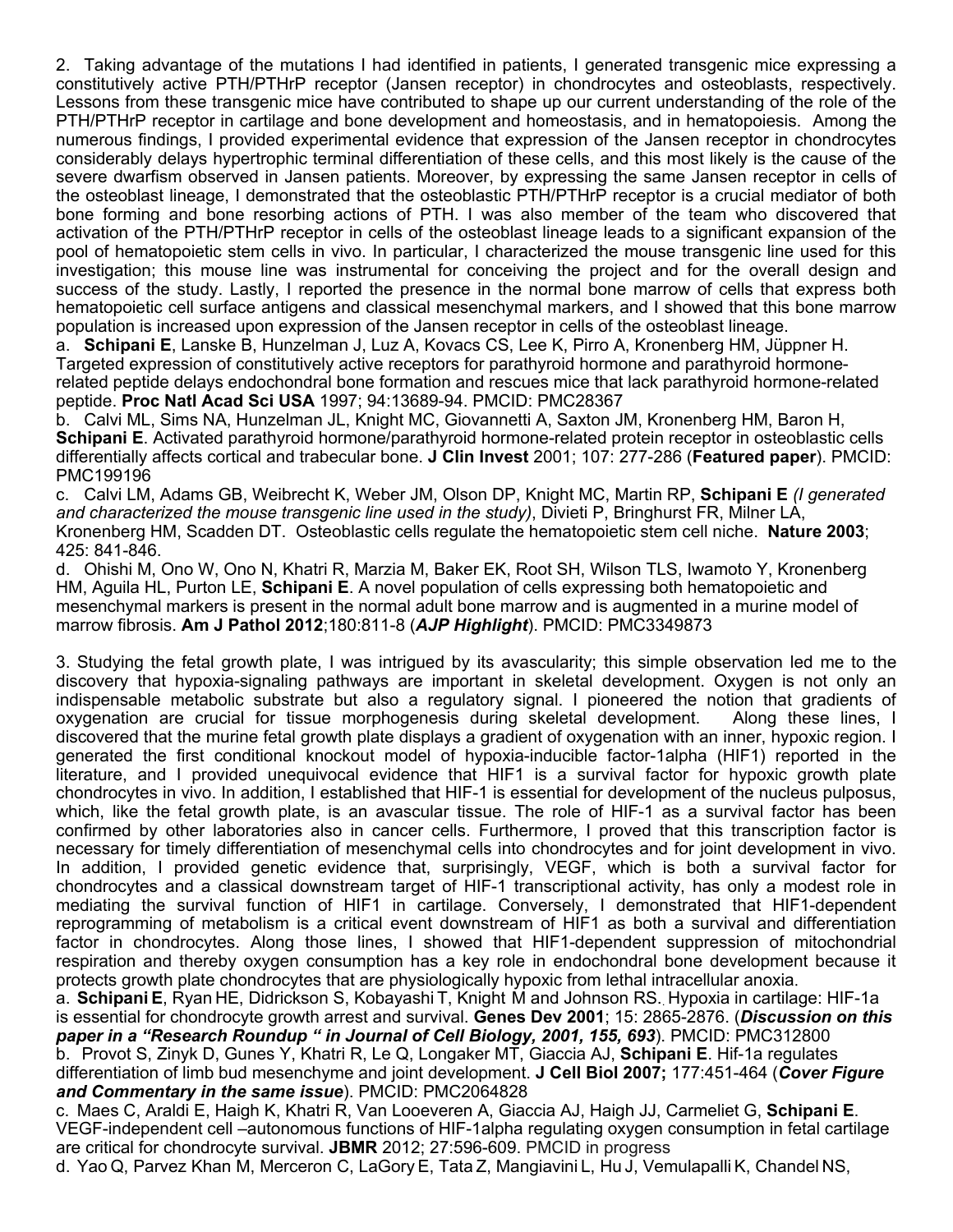Giaccia AJ, **Schipani E**. Suppressing mitochondrial respiration is critical for hypoxia tolerance in the fetal growth plate. **Developmental Cell 201;**49: 748-763 (**Preview in the same issue; featured in Science Signaling 2019; 12).** PMCID: in progress

4. I demonstrated that differently from HIF-1, HIF-2 another member of the HIF family of transcription factors is not as critical for endochondral bone development. More importantly, I established that the E3 ubiquitin ligase Von Hippel Lindau (VHL) responsible for degradation of HIFs is an essential regulator of endochondral bone development.

a. Pfander D, Kobayashi T, Knight MC, Zelzer E, Chan DA, Olsen BR, Giaccia AJ, Johnson RS, Haase V, **Schipani E**. Deletion of V*hlh* in chondrocytes reduces cell proliferation and increases matrix deposition during growth plate development. **Development 2004**; 131:2497-2508.

b. Araldi E, Khatri R, Giaccia AJ, Simon MC, **Schipani E**. Lack of Hif-2alpha in limb bud mesenchyme causes only a modest and transient delay of endochondral bone development. **Nature Medicine 2011;**17: 25-26. PMCID: PMC3215585

c. Aro E, Khatri R, Gerard-O'Riley R, Myllyharju J and **Schipani E**. Hypoxia-inducible factor-1 (HIF-1) but not HIF-2 is essential for hypoxic induction of collagen prolyl 4-hydroxylases in mouse epiphyseal growth plate chondrocytes. **JBC 2012;** 287:37134-44. PMCID: PMC3481313

d. Mangiavini L, Merceron C, Araldi E, Khatri R, Wilson TLS, Gerard-O'Riley R, Rankin EB, Giaccia AJ and **Schipani E**. Loss of VHL in mesenchymal cells of the limb bud alters multiple steps of endochondral bone development. **Dev Biol 2014;** 393(1):124-36. PMCID: PMC4335807

5. A gradient of oxygenation is also present in the bone marrow, despite its high degree of vascularization. Along these lines and in close collaboration with Dr. Thomas Clemens, we discovered that activation of the HIF signaling pathway in osteoblasts augments bone marrow angiogenesis. These findings provided clear experimental evidence that an HIF- dependent osteoblast-blood vessel coupling exists in vivo. In addition, Dr. Giaccia and I demonstrated that osteoblasts are able to produce and secrete erythropoietin (EPO), and thus modulate erythropoiesis, and that HIF-2 controls osteoblastic production of EPO. Lastly, we discovered that osteoblastic HIF-2 is an inhibitor of osteoblastogenesis and bone mass accrual. HIF2 can be selectively inhibited by small molecules that are currently in clinical trials in patients with renal carcinoma. Inhibiting HIF2 could represent a therapeutic approach for the treatment of the low bone mass observed in osteoporosis and aging.

a. Wang Y, wan C, Ximeng L, Bouxsein ML, Faugere MC, Guldberg RE, Johnson RS, Haase VH, Gerstenfield LC, **Schipani E**, Clemens TL. The hypoxia inducible factor pathway couples angiogenesis to osteogenesis during skeletal development **J Clin Invest** 2007, 117: 1616-1626 (**Featured paper and Cover Figure**). PMCID: PMC1878533

b. Rankin EB, Wu C, Khatri R, Wilson TLS, Rankin AL, Kuo CJ, **Schipani E,** Giaccia AJ. HIF signaling in osteoblasts regulates erythroid progenitors through EPO. **CELL** 2012; 149: 63-74. PMCID: PMC3408231 c. Wu C, Rankin EB, LaGory EL, Andersen R, Rhodes SD, Wilson TLS, Mohammed KS, Castillo A, Guise TA, **Schipani E**, Giaccia AJ. Selective inactivation of osteoblastic HIF prolyl hydroxylases regulates bone homeostasis through the regulation of OPG. **Genes Dev 2015**; 29: 791-802. PMCID: PMC4403258 d. Merceron C, Ranganathan K, Wang E, Tata Z, Makkapati S, Kahn MP, Mangiavini L, Yao QA, Castellini L, Levi B, Giaccia AJ, **Schipani E.** Hypoxia-inducible factor 2alpha is a negative regulator of osteoblastogenesis and bone mass accrual. **Bone Research 2019;**7:7. PMCID: in progress.

### **Patents**

Patent: 5,840,853 Date: Nov 24, 1998. Parathyroid Hormone receptor and DNA encoding this receptor. I was member of the team who cloned the rat and opossum PTH/PTHrP receptors, and I then cloned the human homology.

### **D. Research Support**

### **Ongoing Research Support**

#### **R01 AR073022 (Schipani, PI)** 01/11/19-12/31/23 NIH/NIAMS Role: PI Title: *HIF-2alpha, a Novel Regulator of Osteoblastogenesis*